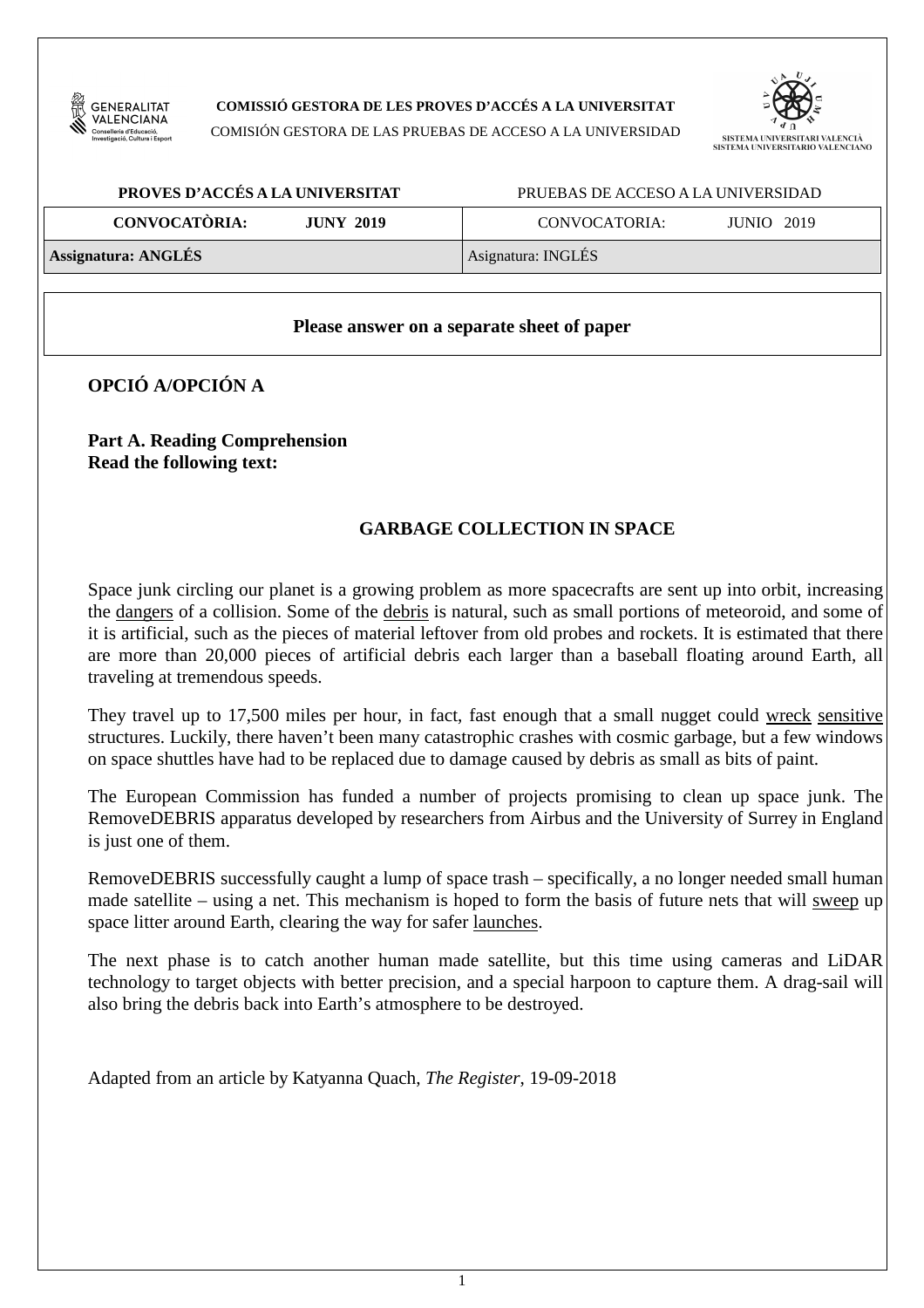## **I. Answer the following questions using your own words but taking into account the information in the text. (2 points: 1 point each)**

a. Why is space garbage steadily increasing?

b. What was RemoveDEBRIS able to do?

### **II. Are the following statements true (T) or false (F)? Identify the part of the text that supports your answer by copying the exact passage on the answer sheet. (1.5 points: 0.5 each)**

- a. Only the largest pieces of debris can cause damage.
- b. Space debris has never crashed with space shuttles.
- c. RemoveDEBRIS is the result of research carried out by two partners.

# **III. Find a synonym for each of the four words below from these six options. (1 point: 0.25 each)**

*dangers debris wreck sensitive sweep launches* 

- a. risks
- b. delicate
- c. clean
- d. damage

## **IV. Choose a, b, or c, in each question below. Only one choice is correct. (1.5 points: 0.5 each)**

- 1. Meteoroids...
- a) leave natural debris.
- b) leave artificial debris.
- c) are usually larger than baseballs.
- 2. Debris runs so fast that very small pieces...
- a) cannot cause damage.
- b) can cause damage.
- c) are sensitive structures.
- 3. RemoveDEBRIS...
- a) was based on a human made satellite.
- b) was based on net technology.
- c) used a net and a harpoon to capture space trash.

## **Part B. Composition (130 to 150 words approximately) (4 points)**

What can we do to reduce electronic waste?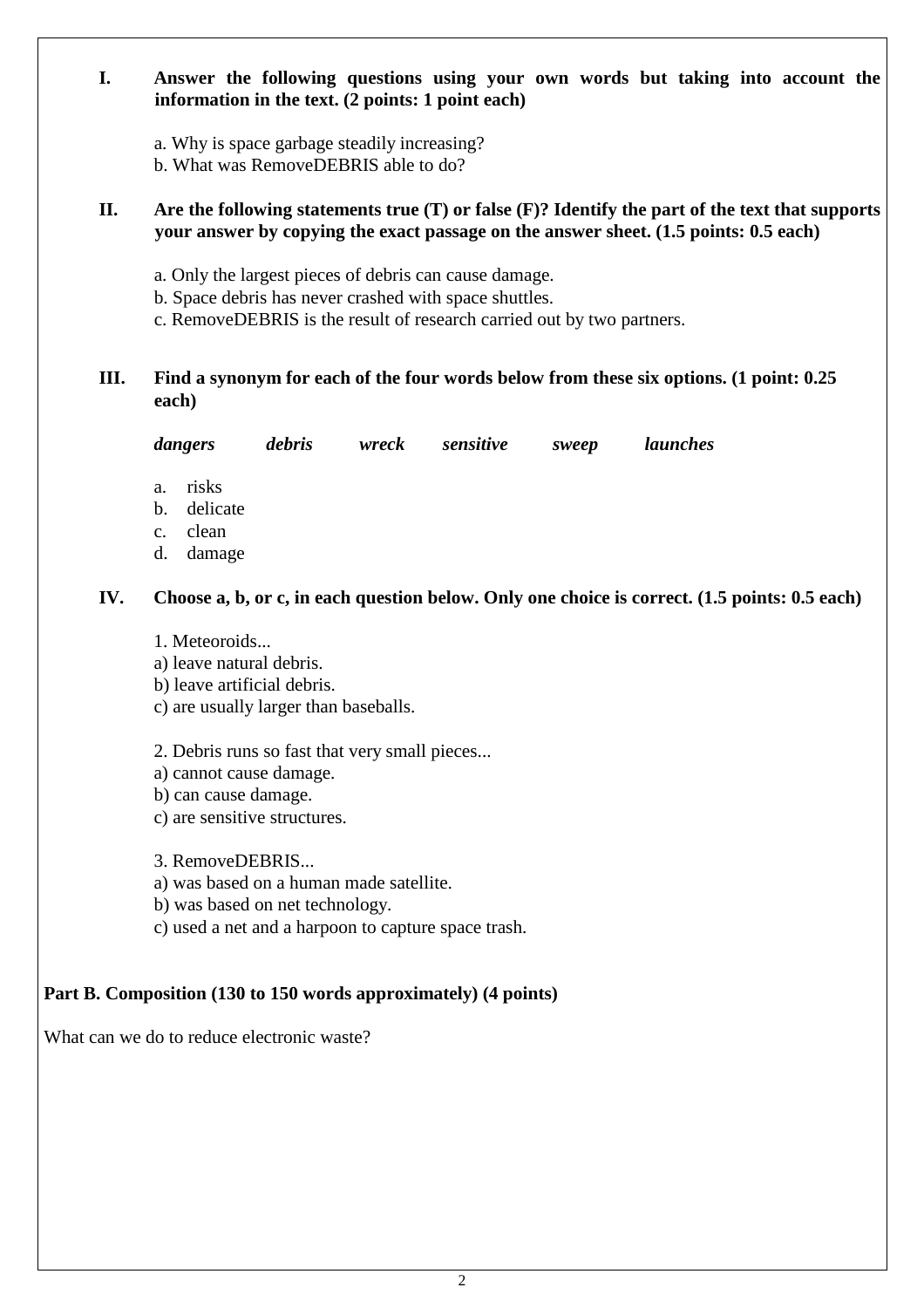

#### **COMISSIÓ GESTORA DE LES PROVES D'ACCÉS A LA UNIVERSITAT**

COMISIÓN GESTORA DE LAS PRUEBAS DE ACCESO A LA UNIVERSIDAD



| PROVES D'ACCÉS A LA UNIVERSITAT          | PRUEBAS DE ACCESO A LA UNIVERSIDAD |  |  |
|------------------------------------------|------------------------------------|--|--|
| <b>CONVOCATÒRIA:</b><br><b>JUNY 2019</b> | <b>JUNIO</b> 2019<br>CONVOCATORIA: |  |  |
| <b>Assignatura: ANGLÉS</b>               | Asignatura: INGLÉS                 |  |  |

### **Please answer on a separate sheet of paper**

**OPCIÓ B /OPCIÓN B** 

**Part A. Reading Comprehension Read the following text:** 

## **HARD DAY'S NIGHT: CAUSES OF SLEEP DEPRIVATION**

Sleep deprivation can be torture, quite literally. After a week of being kept awake, a 19thcentury Chinese merchant who had been sentenced to death by sleep deprivation was begging for "the opportunity of being strangled, guillotined, burned to death or drowned."

If you want to know what it's like to suffer the horrors of sleep deprivation, try reducing the number of hours you sleep. But there is another way, much harder to detect and more common than we realise: sleep deprivation is not just about quantity, it is about quality, too.

There is no better illustration of the importance of sleep quality than narcolepsy, a sleep disorder I have lived with for half my life. When I was diagnosed in the 1990s, if I explained to someone I had narcolepsy I was met by an astonished stare. Nowadays, most people know it is a disabling neurological condition in which sleep strikes with little or no warning repeatedly through the day. The sleep of narcolepsy is not healthy, restorative sleep, but is seriously disturbed, shot through by hallucination-like dreams. Just as sleep repeatedly interferes with my ability to stay awake during the day, wakefulness very often intrudes on my sleep at night. Narcolepsy is about being simultaneously overslept and sleep-deprived.

A recent study showed that one of the strongest predictors of how rested you feel in the morning is sleep continuity. Anyone who's had children can testify to the psychological suffering that results from fractured sleep. It is pretty clear that the brain would rather not be disturbed.

Adapted from an article by Henry Nicholls, *The Guardian*, 10-02-2019